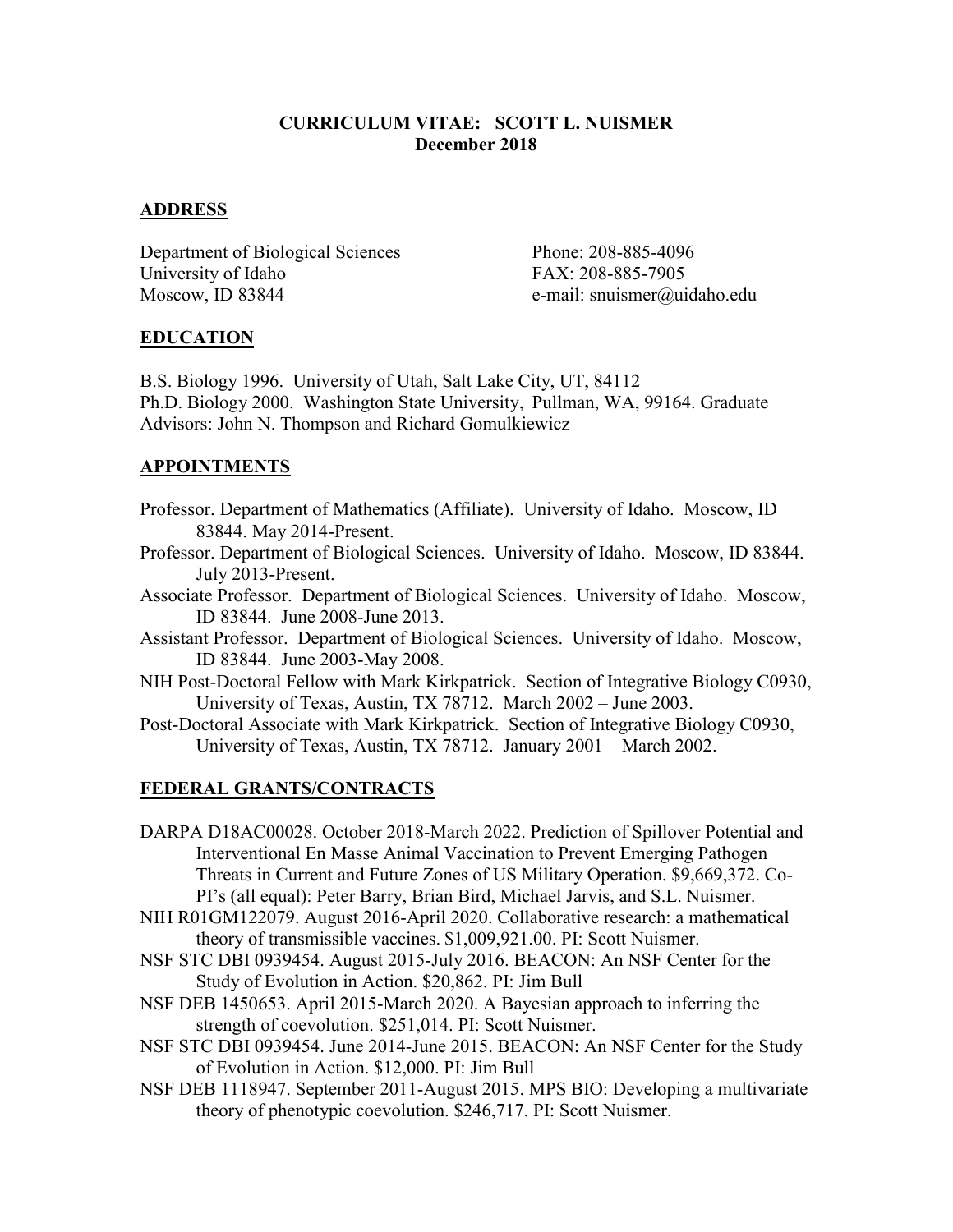- NSF DMS 0540392. July 2006-June 2014. Collaborative Research: A unified theoretical approach to community coevolution. \$725,000. PI: Scott Nuismer.
- NSF DEB 0343023. April 2004-March 2007. General genetic models of the geographic mosaic theory of coevolution. \$236,601. PI: Scott Nuismer.
- NSF DEB 0808281. April 2008-March 2010. Dissertation Research: The role of pathogen resistance in the establishment and persistence of polyploid lineages. \$8,980. PI: Scott Nuismer.
- NIH F32 GM65620-01. Gene flow and the coevolution of parasite range. March 2002- June 2003. \$43,278.

# **PEER REVIEWED PUBLICATIONS**

- 1. Nuismer, S.L., Bob Week, M. Aizen. Coevolution slows the disassembly of mutualistic communities. *The American Naturalist.* In press.
- 2. Nuismer, S.L., May R, Basinski A, Remien C.H. 2018. Controlling epidemics with transmissible vaccines. *PLoS ONE* 13(5): e0196978.
- 3. MacPherson, A., S.P. Otto, and S.L. Nuismer. 2018. Keeping pace with the Red Queen: identifying the genetic basis of susceptibility to infectious disease. *Genetics*. 208:779-789.
- 4. Basinski, A.J. T.J. Varrelman, M.W. Smithson, R.H. May, C.H. Remien, and S.L. Nuismer. 2017. Evaluating the promise of recombinant transmissible vaccines. *Vaccine*. 36:675-682.
- 5. Bull, J.J., M.W. Smithson, and S.L. Nuismer. 2017. Transmissible viral vaccines. *Trends in Microbiology*. 26:6-15.
- 6. Nuismer, S.L. 2017. Rethinking conventional wisdom: are locally adapted parasites ahead in the coevolutionary race? *The American Naturalist.* 190:584- 593.
- 7. Nuismer, S.L., C.E. Jenkins, and M.F. Dybdahl. 2017. Identifying coevolving loci using interspecific genetic correlations. *Ecology and Evolution*. https://doi.org/10.1002/ece3.3107.
- 8. MacPherson, A. and S.L. Nuismer. 2017. The probability of parallel genetic evolution from standing genetic variation. *Journal of Evolutionary Biology*. 30:326-337.
- 9. Nuismer S.L. 2016. Eradicating infectious disease using weakly transmissible vaccines. *Proceedings of the Royal Society of London Series B-Biological Sciences.* 283:20161903.
- 10. Paff, M.L., S.L. Nuismer, A.D. Ellington, I.J. Molineux, R. May, J.J. Bull. 2016. Design and engineering of a transmissible antiviral defense. *Journal of Biological Engineering*. doi: 10.1186/s13036-016-0033-4
- 11. Paff, M.L., S.L. Nuismer, A. Ellington, I.J. Molineux, J.J. Bull. 2016. Virus wars: using one virus to block the spread of another. *PeerJ***.** 4:e2166 https://doi.org/10.7717/peerj.2166
- 12. Nuismer S.L. and M.F. Dybdahl. 2016. Quantifying the coevolutionary potential of multi-step immune defenses. *Evolution*. 70: 282-295.
- 13. MacPherson, A., P.A. Hohenlohe, and S.L. Nuismer. 2015. Trait dimensionality explains widespread variation in local adaptation. *Proceedings of the Royal*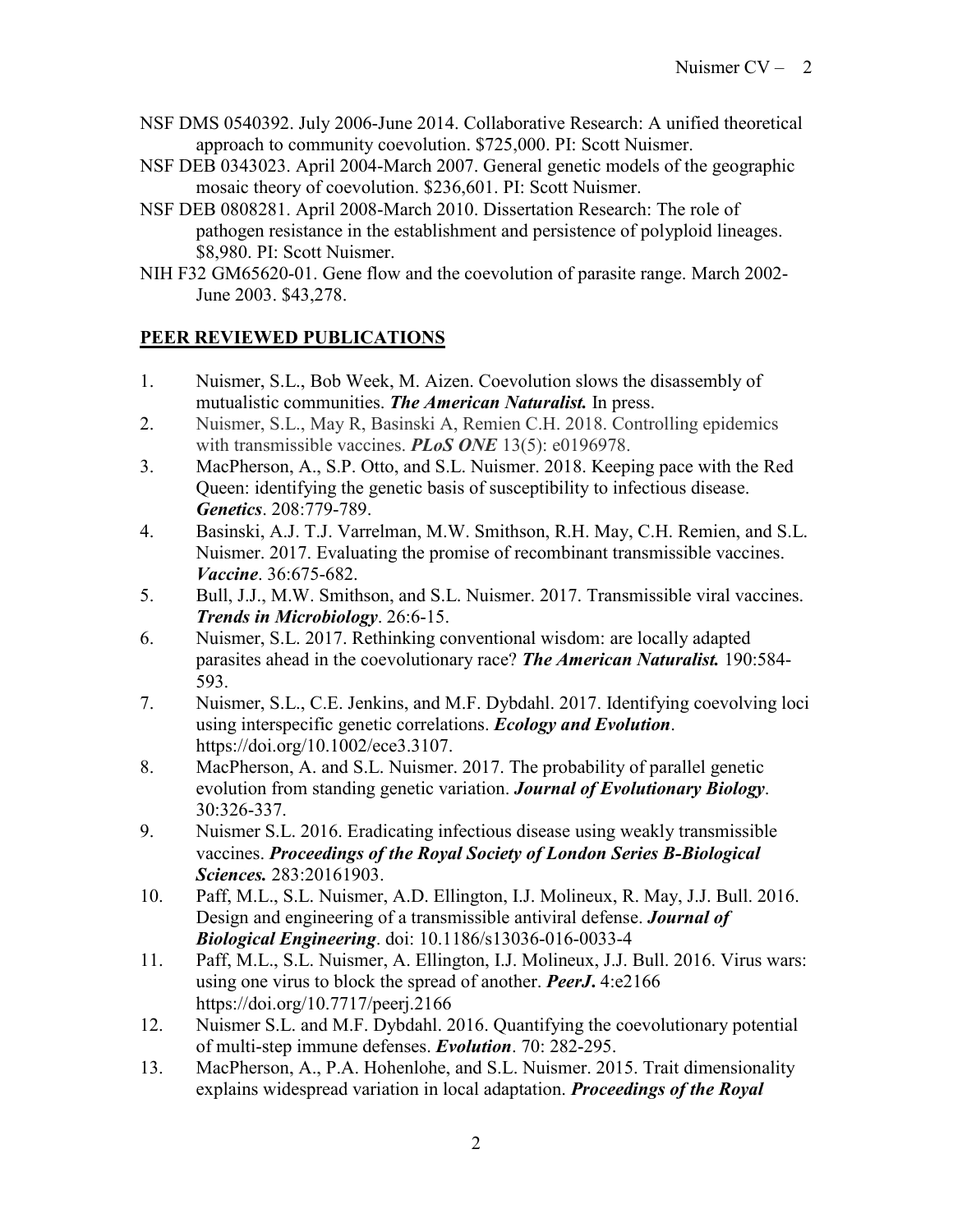*Society of London Series B-Biological Sciences.* Volume 282. doi: 10.1098/rspb.2014.1570

- 14. Nuismer, S.L. and L.J. Harmon. 2015. Predicting rates of interspecific interactions from phylogenetic trees. *Ecology Letters*. 18:17-27.
- 15. Heath, K. and S.L. Nuismer. 2014. Connecting functional and statistical definitions of genotype by genotype interactions in coevolutionary studies. *Frontiers in genetics.* 7:77
- 16. Dybdahl, M.F., C.E. Jenkins, and S.L. Nuismer. 2014. Identifying the molecular basis of host-parasite coevolution: merging models and mechanisms. *The American Naturalist*. 184:1-13.
- 17. Debarre, F., S.L. Nuismer, and M. Doebeli. 2014. Multidimensional (Co)evolutionary stability. *The American Naturalist*. 184:158-171.
- 18. Ridenhour, B.J. and S.L. Nuismer. 2014. A quantitative genetic approach for predicting ecological change in biological communities. *Theoretical Ecology*. 7:137-148.
- 19. Jones, E., S.L. Nuismer, and R. Gomulkiewicz. 2013. Revisiting Darwin's conundrum reveals a twist on the relationship between phylogenetic distance and invasibility. *PNAS.* 110:20627-20632.
- 20. Blanquart, F., O. Kaltz, S.L. Nuismer, and S. Gandon. 2013. A practical guide to measuring local adaptation. *Ecology Letters*. 16:1195-1205.
- 21. Nuismer, S.L., Bascompte, J., and Jordano, P. 2013. Coevolution and the architecture of mutualistic networks. *Evolution*. 67:338-354.
- 22. Nuismer, S.L., A. MacPherson, and E.B. Rosenblum, 2012. Crossing the threshold: gene flow, dominance, and the critical level of standing genetic variation required for adaptation to novel environments. *Journal of Evolutionary Biology*. 25:2665-2671.
- 23. Poullain, V. and S.L. Nuismer. 2012. Infection genetics and the likelihood of host shifts in coevolving host-parasite interactions. *The American Naturalist*. 180: 618-628.
- 24. Blanquart, F., S. Gandon, and S.L. Nuismer. 2012. The effects of migration and drift on local adaptation to a heterogeneous environment. *Journal of Evolutionary Biology*. 25:1351-1363.
- 25. Gilman, RT, and D.C. Jhwueng, and S.L. Nuismer. 2012. Coevolution in multidimensional trait space favors escape from parasites and pathogens. *Nature*. 483:328-330
- 26. Oswald, B. and S.L. Nuismer. 2011. A unified model of autopolyploid establishment and evolution. *The American Naturalist*. 178: 687-700.
- 27. Oswald, B. and S.L. Nuismer. 2011. Neopolyploidy and diversification in *Heuchera grossulariifolia*. *Evolution*. 65:1667-1679.
- 28. Yoder J.B. and S.L. Nuismer. 2010. When does coevolution promote diversification? *The American Naturalist*. 176: 802-817.
- 29. Gomulkiewicz, R., R. Holt, M. Barfield, S.L. Nuismer. 2010. *Evolutionary Applications*. 3:97-108.
- 30. Nuismer, S.L., R. Gomulkiewicz, and B.J. Ridenhour. 2010. When is correlation coevolution? *The American Naturalist*. 175: 525-537.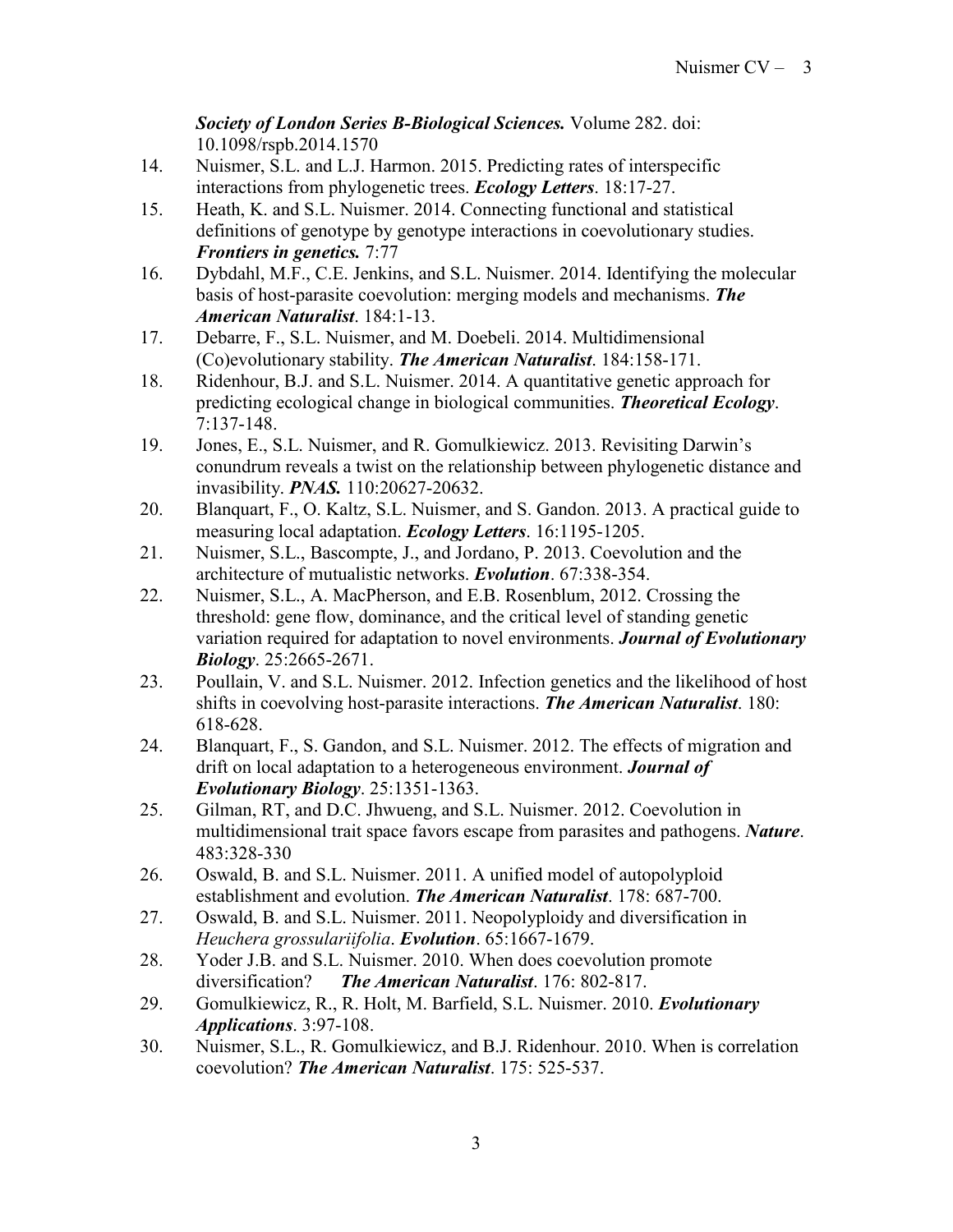- 31. Gandon, S. and S.L. Nuismer. 2009. Interactions between genetic drift, gene flow and selection mosaics drive parasite local adaptation. *The American Naturalist*. 173: 212-224
- 32. Nuismer, S. L., S. P. Otto, and F. Blanquart. 2008. When do host-parasite interactions drive the evolution of non-random mating? *Ecology Letters***.** 11:937- 946.
- 33. Nuismer, S.L. and S. Gandon. 2008. Moving beyond common garden and transplant designs: insights into the causes of local adaptation in species interactions. *The American Naturalist*. 171:658-668.
- 34. Nuismer, S.L. and B.J. Ridenhour. 2008. The contribution of parasitism on floral traits in *Heuchera grossulariifolia*. *Journal of Evolutionary Biology.* 21:958-965.
- 35. Otto, S.P., M.R. Servedio, S.L. Nuismer. 2008. Frequency-dependent selection and the evolution of assortative mating. *Genetics*. 179:2091-2112.
- 36. Oswald, B. and S.L. Nuismer. 2007. Neopolyploidy and pathogen resistance. 2007. *Proceedings of the Royal Society of London Series B-Biological Sciences.* 274:2393-2397
- 37. Nuismer, S.L., B.J. Ridenhour, B. Oswald. 2007. Antagonistic coevolution mediated by phenotypic differences between quantitative traits. *Evolution*. 61:1823-1834.
- 38. Ridenhour, B.J. and S.L. Nuismer. 2007. Polygenic traits and parasite local adaptation. *Evolution*. 61:368-376.
- 39. Gomulkiewicz, R., D.M. Drown, M.E. Dybdahl, W. Godsoe, S.L. Nuismer, K.M. Pepin, B.J. Ridenhour, C.I. Smith, J.B. Yoder. 2007. Dos and don'ts of testing the geographic mosaic theory of coevolution. *Heredity*. 98(5):249
- 40. Nuismer, S.L. and J.N. Thompson. 2006. Coevolutionary alternation in antagonistic interactions. *Evolution*. 60:2207-2217.
- 41. Nuismer, S.L. 2006. Parasite local adaptation in a geographic mosaic. *Evolution*. 60:24-30.
- 42. Nuismer, S.L., and S.P. Otto. 2005. Host-parasite interactions and the evolution of gene expression. *PLoS Biology*. 3(7):1283-1288.
- 43. Nuismer, S.L. and B.M. Cunningham. 2005. Selection for phenotypic divergence between diploid and autotetraploid Heuchera grossulariifolia. *Evolution*. 59:1928- 1935.
- 44. Nuismer, S.L., M. Doebeli, and D. Browning. 2005. The coevolutionary dynamics of antagonistic interactions mediated by quantitative traits with evolving variances. *Evolution*. 59:2073-2082.
- 45. Nuismer, S. L., and S. P. Otto. 2004. Host-parasite interactions and the evolution of ploidy. *PNAS* 101:11036-11039. (Editor's choice; Science)
- 46. Otto, S. P., and S. L. Nuismer. 2004. Species interactions and the evolution of sex. *Science***.** 304:1018-1020.
- 47. Nuismer, S. L., and M. Doebeli. 2004. Genetic correlations and the coevolution of three species systems. *Evolution* 58:1165-1177.
- 48. Kirkpatrick, M., and S. L. Nuismer. 2004. Sexual selection can constrain sympatric speciation. *Proceedings of the Royal Society of London Series B-Biological Sciences* 271:687-693.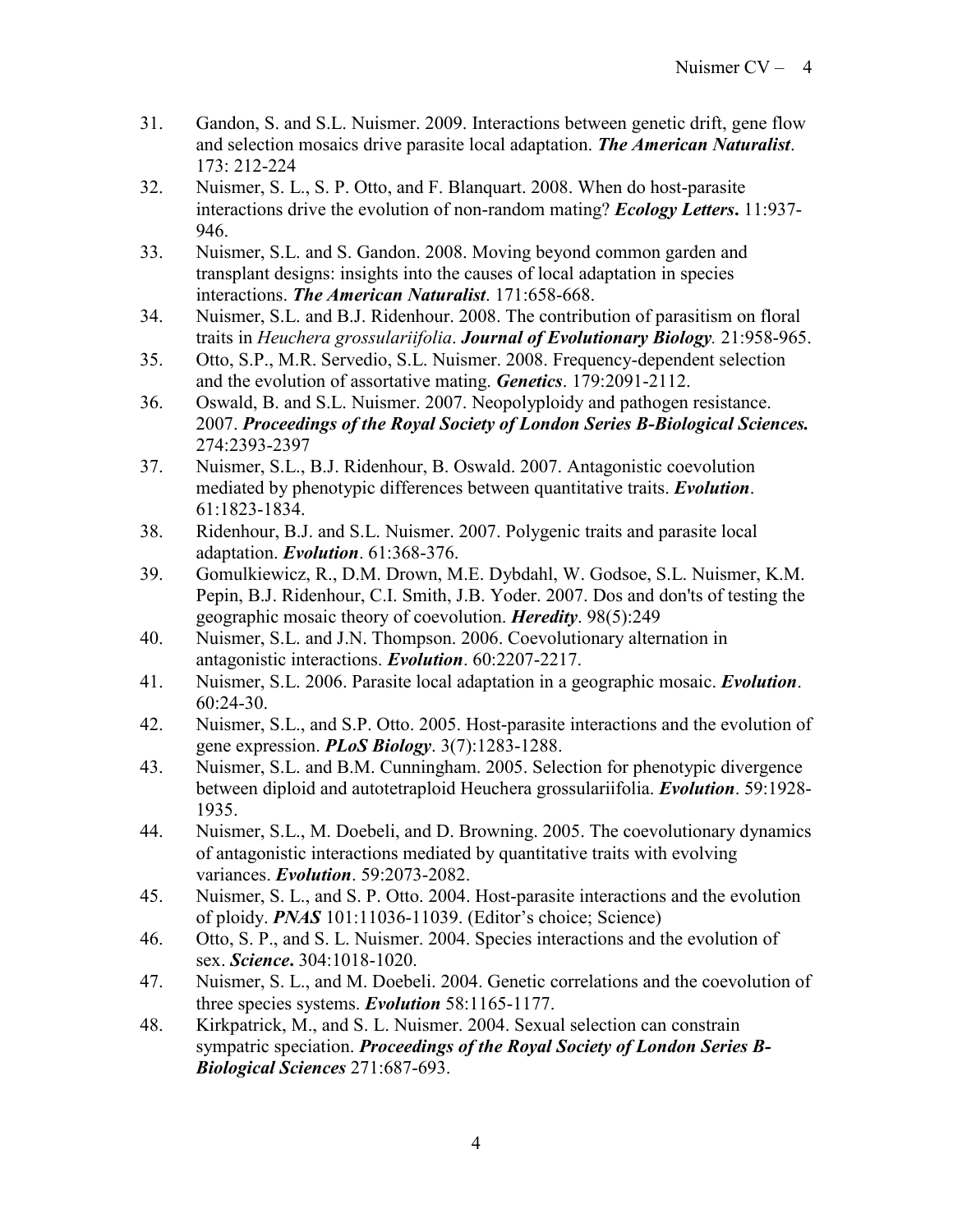- 49. Thompson, J.N., S.L. Nuismer, K.F. Merg. 2004. Plant polyploidy and the evolutionary ecology of plant/animal interactions. *Biological Journal of the Linnean Society*. 82:511-519.
- 50. Gomulkiewicz, R., Nuismer, S.L., and J.N. Thompson. 2003. Coevolution when a mutualism is not always a mutualism. *The American Naturalist*. 162: S80-S93
- 51. Nuismer, S. L., J. N. Thompson, and R. Gomulkiewicz. 2003. Coevolution between hosts and parasites with partially overlapping geographic ranges. *Journal of Evolutionary Biology.* 16: 1337-1345
- 52. Nuismer, S.L., R. Gomulkiewicz, and M. Morgan. 2003. Coevolution in temporally variable environments. *The American Naturalist*. 162: 195-204.
- 53. Nuismer, S. L., and M. Kirkpatrick. 2003. Gene flow and the coevolution of parasite range. *Evolution*. 57:746-754.
- 54. Thompson, J. N., S. L. Nuismer, and R. Gomulkiewicz. 2002. Coevolution and maladaptation. *Integrative and Comparative Biology* 42:381-387.
- 55. Nuismer, S.L. and J.N. Thompson. 2001. Plant polyploidy and non-uniform effects on insect herbivores. *Proceedings of the Royal Society of London B*. 268: 1937-1940.
- 56. Gomulkiewicz, R., J.N. Thompson, R.D. Holt, S.L. Nuismer and M.E. Hochberg. 2000. Hot spots, cold spots, and the geographic mosaic theory of coevolution. *The American Naturalist*. 156: 156-174.
- 57. Nuismer, S.L., J.N. Thompson and R. Gomulkiewicz. 2000. Coevolutionary clines across selection mosaics. *Evolution* 54: 1102-1115.
- 58. Nuismer, S. L., J. N. Thompson and R. Gomulkiewicz. 1999. Gene flow and geographically structured coevolution. *Proceedings of the Royal Society of London B.* 266: 605-609.
- 59. Alder, N. N., W. T. Pockman, J. S. Sperry and S. Nuismer. 1997. Use of centrifugal force in the study of xylem cavitation. *Journal of Experimental Botany* 48: 665-674.

# **BOOK CHAPTERS**

Ridenhour, B.J. and S.L. Nuismer. Trait-mediated indirect interactions and the coevolutionary process. In Ohgushi, T., Schmitz, O.J. & Holt, R.D. (In press) Interaction, Richness and Complexity: Ecological and Evolutionary Aspects of Trait-Mediated Indirect Interactions, Cambridge University Press, Cambridge, UK.

# **BOOKS**

Introduction to Coevolutionary Theory. 2017. W.H. Freeman and Company. New York.

# **INVITED TALKS**

- Evo WIBO plenary address. From tales of coevolution to a coevolutionary synthesis. April 2018.
- University of Tennessee. Evaluating the promise of a transmissible vaccine. November 2017.

University of Toronto. Evaluating the promise of a transmissible vaccine. October 2017.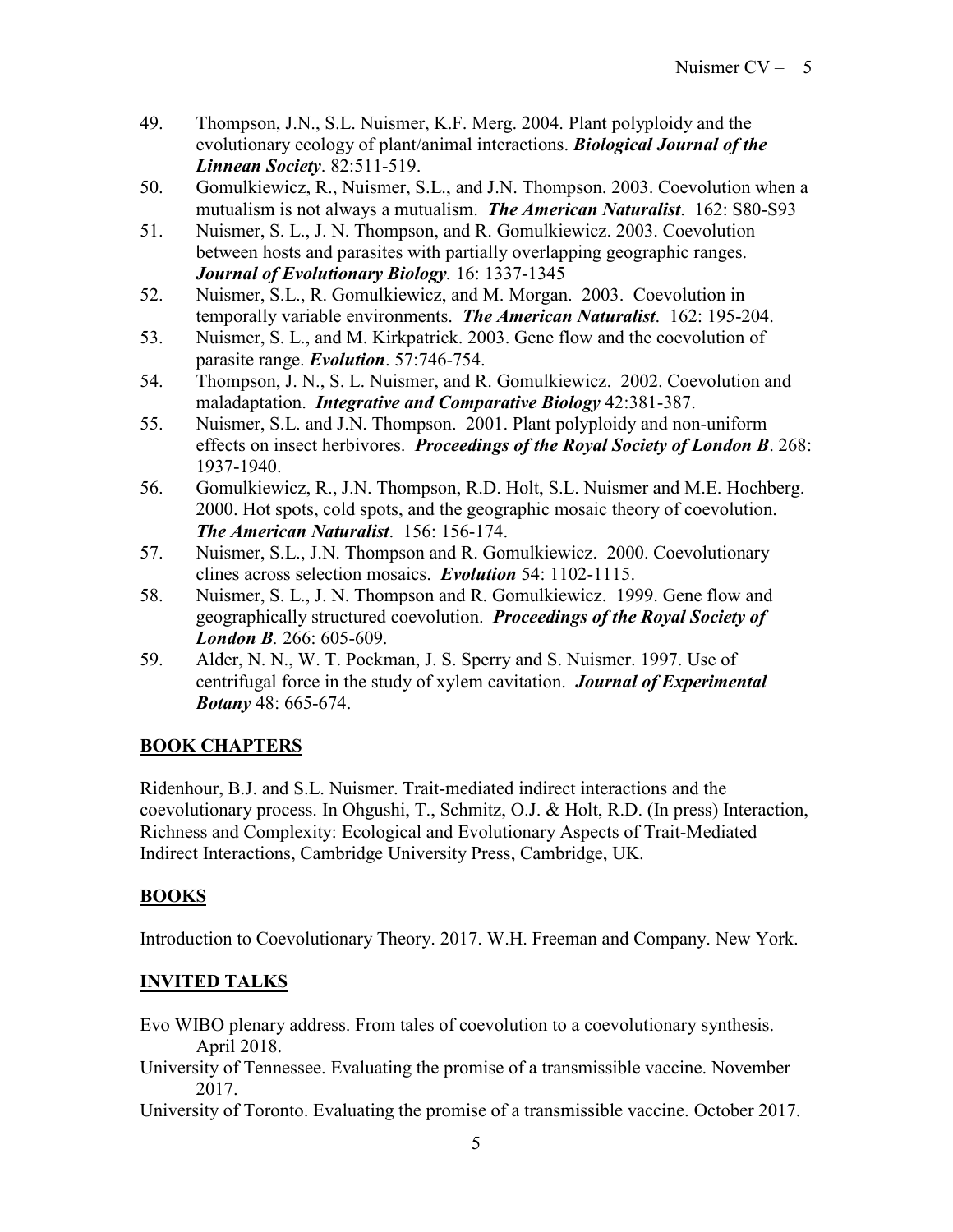Canadian Ecology and Evolution meetings. May 2017.

- Ohio St. University. November 2015. Integrating coevolution into the tree of life.
- CNRS, Montpellier, France. June 2014. Coevolution in two-step systems.
- University of Illinois, Champagne, Illinois. May 2013. Coevolution and the architecture of mutualistic networks.
- Portland State University, Portland, Oregon. November 2012. The dimensionality of local adaptation
- University of Arizona. Tucson, Arizona. February 2012. Plant polyploidy and species interactions
- Indiana University. Bloomington, Indiana. November 2011. The coevolution of mutualistic networks.
- Ohio St. University. Mathematical Biosciences Institute. April 2011. What can studies of local adaptation and trait matching tell us about coevolution?
- CNRS. Montpellier, France. January, 2010. When is correlation coevolution?
- University of Fribourg. Fribourg, Switzerland. September 2009. Plant polyploidy and the evolutionary ecology of inerspecific interactions.
- University of Fribourg. Fribourg, Switzerland. September 2009. Interspecific interactions and the diversification of polyploidy lineages.
- University of Utah. Department of Mathematics. April 2009. When is correlation coevolution?
- University of California, Davis. Population Biology Program. April 2008. Do we need a geographic mosaic theory to understand species interactions?
- Cornell University. Department of Biology. March 2007. Host-parasite interactions and the evolution of ploidy.
- New Mexico St. University. Department of Biology. February 2007. Host-parasite interactions and the evolution of ploidy.
- Society for the Study of Evolution Symposium. June 2006. Alternative perspectives on evolutionary dynamics. Stony Brook University.
- Ohio St. University. Mathematical Biosciences Institute. February 2006. Polygenic traits and parasite local adaptation.
- Washington St. University. Plant Pathology. Fall 2005. Host parasite interactions and the evolution of ploidy
- Washington St. University. Entomology. Fall 2004. Plant-insect interactions and the diversification of polyploid lineages.
- University of Minnesota. Community Genetics. Fall 2003. Host parasite interactions and the evolution of ploidy.
- Washington St. University. Biological Sciences. Fall 2003. Host parasite interactions and the evolution of ploidy.
- Colorado St. University. Department of Biology. Coevolution in geographically structured interactions. Spring 2002.

#### **EXTRAMURAL SERVICE**

Associate Editor, *The American Naturalist*. January 2013-Present. Associate Editor, *Evolution*. January 2009-December 2012. Organizer for the EVO-WIBO meetings 2010.